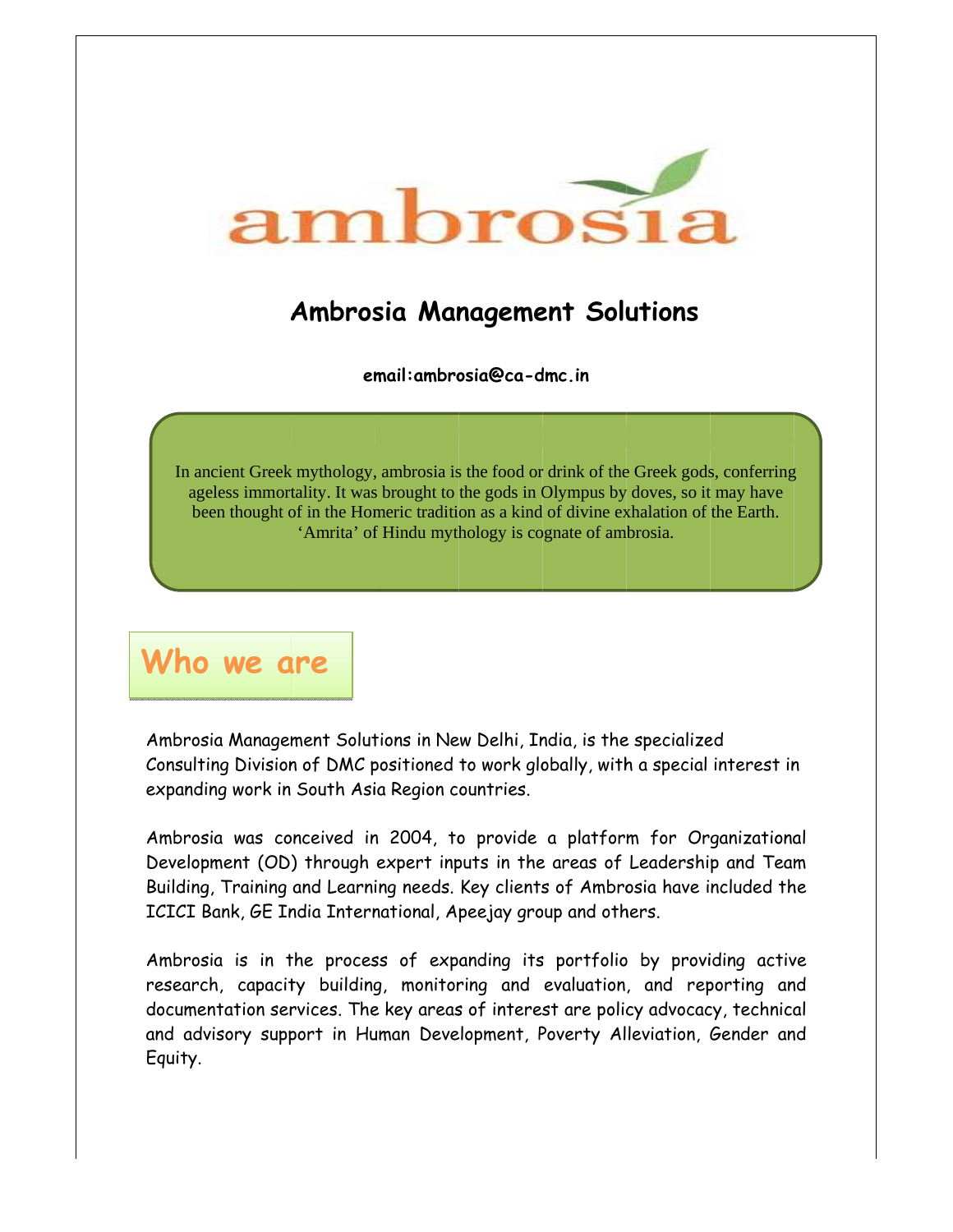## **Active projects in Ambrosia**

(i) Preparation of a nutrition situation analysis report, and a Policy paper for the State of Uttar Pradesh, India (BMGF funded SAVE the Children Fund assignment at Ambrosia);

- as part of this assessment an extensive stakeholder's research interview (SRI) protocol (designed and supported by IFPRI, India) was used by Ambrosia to interview and document more than 70 participants from government, donor partners, civil society and community workers.

(ii) Donor mapping and report on Reproductive, Maternal, New-born and Child Health (RMNCH) Development Partners in India (BMGF funded SAVE the Children Fund assignment at Ambrosia).

(iii) Business development and advocacy support to SEWA Lucknow, Uttar Pradesh.

The team at Ambrosia under the leadership of Ms. Marla has extensive work experience with prestigious clients. Some of Ms. Marla's assignments since 2008

PricewaterhouseCoopers (WB funded for Ministry of Woman and Child Development)- As nutrition expert evaluation of the Food and Nutrition Board, India (with Cerulean) – Review and revise report (independent-with Pwc)

Indira Gandhi Institute for Development Research, Mumbai-technical support for project design and proposal building (seeking BMGF funding)

SAVE the Children Fund, UK- report preparation on Child Under-nutrition and Commonwealth Games in India (with Amaltas Consulting)

Global Alliance for Improved Nutrition (GAIN) – Lead Consultant for appraisal of two India fortification projects, and Support for developing the IPS program in Bangladesh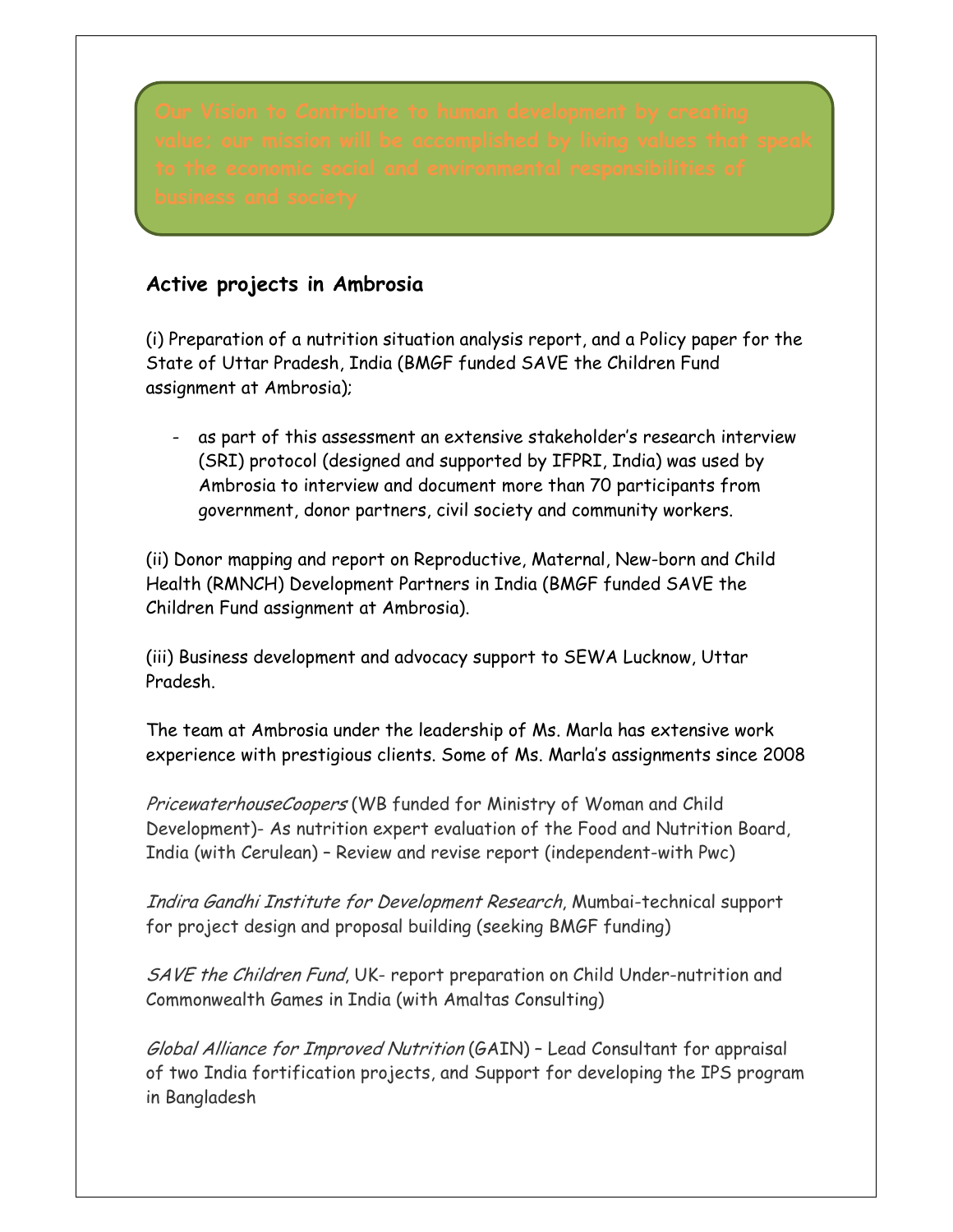USAID - (Intra-Health, Vistaar Project): technical support (national and state programs), review and documentation, policy advocacy - support CSNSI: Lead consultant for developing the paper - Gender and Malnutrition in India, IGNOU initiative – developed a nutrition certificate course, course counselor, facilitating open space technology workshops. (MCH-Star Project): developing Policy Briefs and White Papers

DFID India – IPE Global (i) Lead consultant-options for support in Indiaimplications for India ICDS; (ii) Technical support-Bihar SWASTH project design and implementation (iii) Madhya Pradesh - dev. an operational plan for Nutrition- emphasis on implementing an intensive strategy for under 2s as part of DFIDI's ongoing Health Sector Assistance

WHO-SEARO - dev. training manuals on Health Financing, Social Protection, and Purchasing and Contacting, under WHO SEARO's mandate for country capacity building. Proposal design-Nepal (GFATM)

Amaltas Consulting Pvt. Ltd. - as Principal Consultant-supported business development and lead technical support for nutrition related tasks: DFID-IFPRI national consultation and reporting -policy dialogue on food security &nutrition

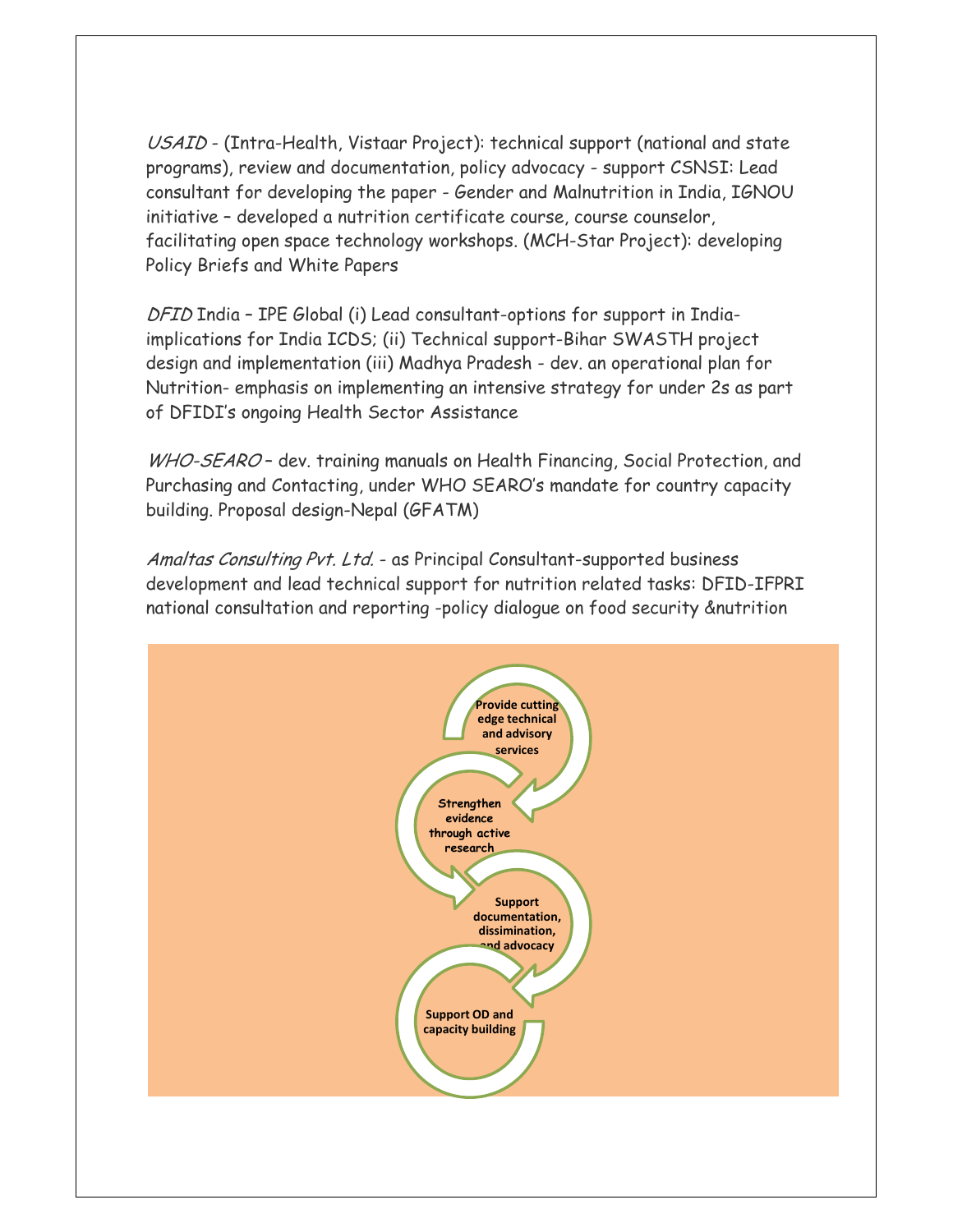## **The Team**

**Ms. Meera P. Marla**(Specialist Public Health and Nutrition) is an ex World Bank Staff (1996-2007), and has experience as a Technical Specialist in the areas of Nutrition, Public Health, and Child Development.She was the focal country staff for nutrition projects in India (TINIP and ICDS Projects). Her other important assignments at the Bank were the end-line evaluation of the Early Childhood Development Project in Uganda, and support to documenting the World Bank's global portfolio in nutrition, which was done during her Development

Assignment in World Bank Washington D.C. (2004-05). She was also advisor to the India Development Market Place Initiatives in 2006. During her tenure she was part of the design, supervision, and monitoring of several human development projects of the Bank (Health Systems Development, Disease Control, Rural Poverty Alleviation, Child Development). Prior to the Bank, she was associated with UNICEF and NORAD. Ms. Marla has over 20 years of work experience in the human development sector and has written and contributed to several technical reports, and worked extensively on M&E design of Nutrition and Health Projects.

**Ms. Vasundhara Bijalwan**(Research Analyst Nutrition and Public Health) is currently working in Ambrosia as Research Analyst-Nutrition & Public Health. During her tenure with Ambrosia she has been actively supporting business development and providing technical support. Prior to this, she has worked on various Public Health & Nutrition projects funded by Government of India, DFID, WHO, PLAN India and Save the Children Fund. She holds a Bachelor's Degree in Nutrition with specialization in Community Nutrition and a Master's degree in Public Health Management.

**Dr. Sutirtha Mazumder**(Researcher) is a public health professional who has previous experience of working in the field of Nutrition and HIV AIDS. In the past, he has worked extensively with Child in Need Institute (CINI) in West Bengal and conducted research on locally made supplementary and weaning foods.